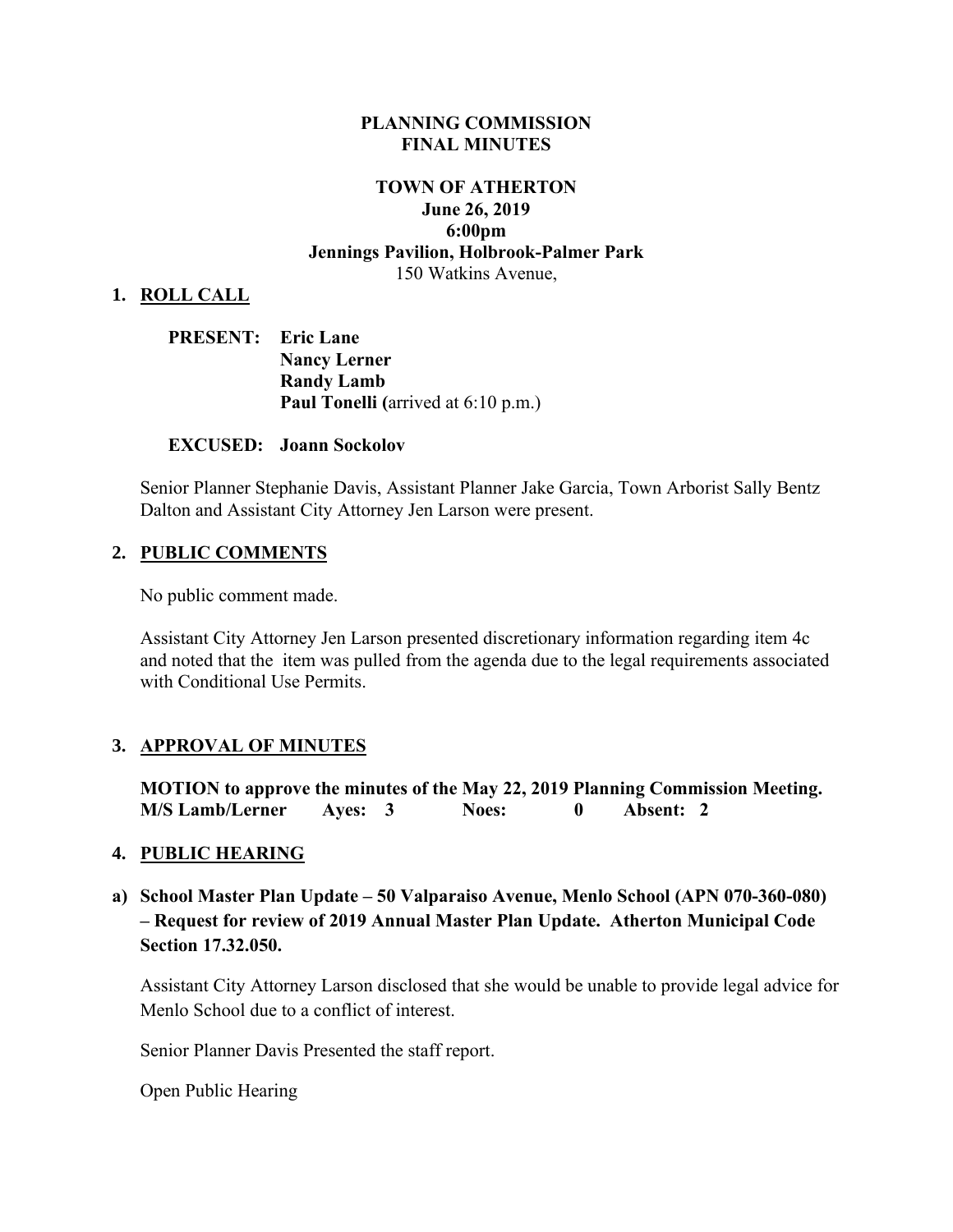Loren Arms, Director of Operations and Construction at Menlo School, provided updates on Land Use, Future Plans and Circulation/Parking updates. He mentioned that since the year 2000 much of the school has been rebuilt and recently the school broke ground on the Performing Arts Center set to be completed in August 2020. He noted improvements to Cartan field are in the works, but are working through challenges with neighbors.

Mr. Arms mentioned that the school currently provides affordable housing for teachers, and currently the school has 6 apartments for its teachers and is actively seeking opportunities to improve housing affordability for its teachers.

Mr. Arms mentioned the traffic demand management program is active and is actively being monitored. He mentioned that the school has 4 busses with plans to get one new bus each year for the next four years. He mentioned incentives are given to staff that utilize public transportation and the school has vehicles for staff to use to run errands. Parking remains the same since last year.

Mr. Arms noted that the school recently conducted a neighborhood outreach meeting in May, that five people attended, and comments were overwhelmingly positive.

Chair Lane asked if apartments are going to be implemented on property.

Mr. Arms indicated they are exploring options but are currently focused on funding the Performing Arts Center.

Commissioner Tonelli asked how the school feels about the enrollment remaining the same over the years and if they are looking to expand. Than Healy, Head of School, interjected and says they would like to have more students, and it was mentioned they had many applicants this year.

Commissioner Tonelli mentioned that traffic update is appreciated, and they appear to be doing well.

Chair Lane suggested that focusing on neighbors, traffic and finalizing plans with the Cartan Field improvements would be beneficial to moving forward.

Chair Lane mentioned this report serves as a good example for other schools.

Close Public Hearing.

### **MOTION to accept for filing the 2019 Annual Master Plan update from Menlo School.**

**M/S Tonelli/ Lamb Ayes: 4 Noes: 0 Absent:1**

**b) Heritage Tree Removal Permit -168 Elena (APN 070-180-190) – Request for a Heritage Tree Removal Permit to allow for the removal of one heritage deodar cedar tree. Atherton Municipal Code Section 8.10.**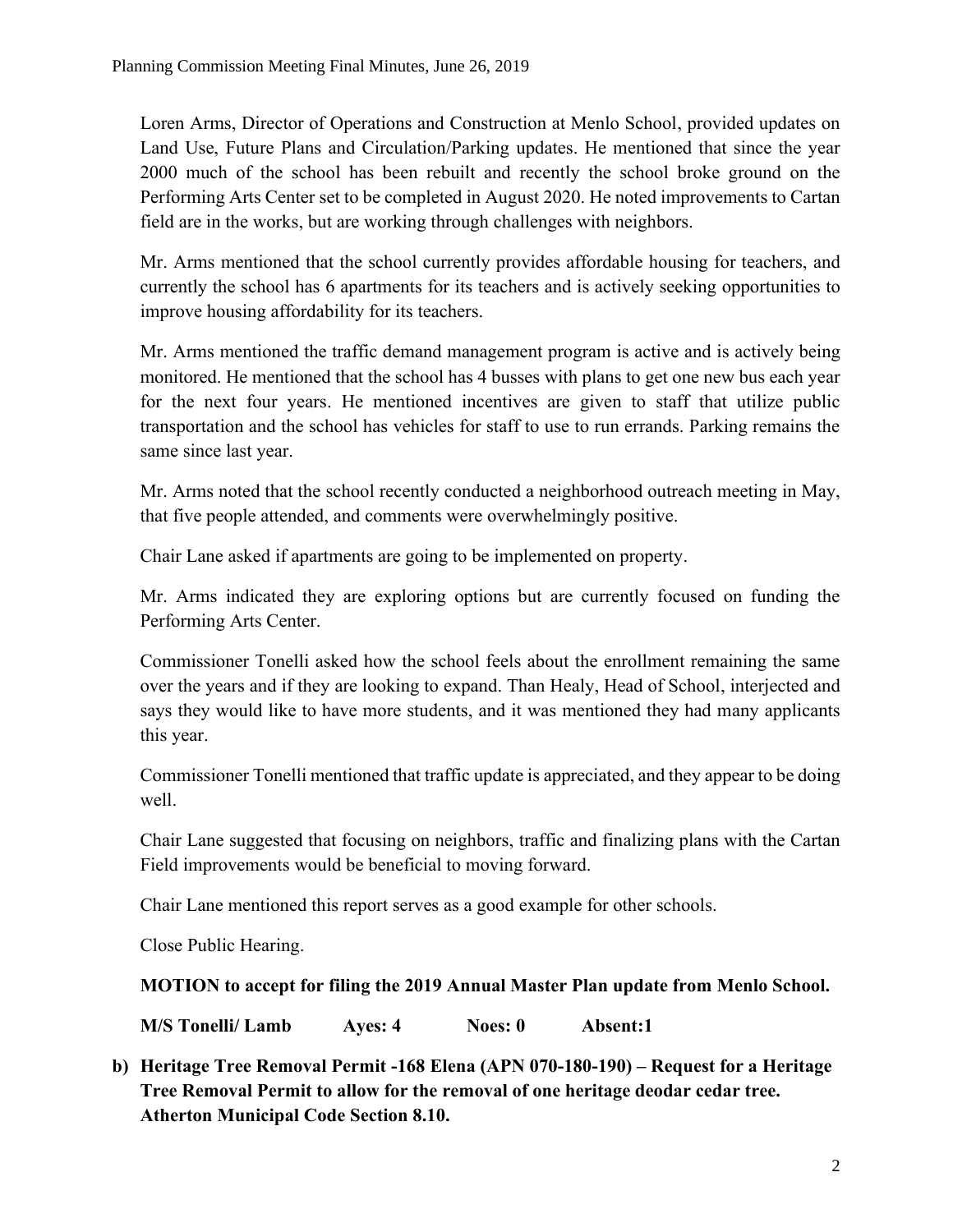Senior Planner Davis presented the staff report.

Chair Lane asked if the alternative location would be sufficient if the corresponding cedar were to be removed or would it still significantly impact the oak tree.

Town Arborist Bentz-Dalton responded that it would still be in the root zone of the Oak Tree.

Commissioner Tonelli asked Town Arborist Bentz-Dalton if she was satisfied with the trees selected for planting.

Town Arborists Bentz-Dalton replied she is satisfied with the additional trees being planted and that the new trees proposed to be planted were not only for this application but from previous construction related projects at the site as well.

Open Public Hearing.

Project Architect, Tim Chapelle indicated that the gas meter being installed is large, requires pads, bollards and would be more invasive overall at the alternative location. He clarified that the selected location would have a lessor impact.

Close Public hearing.

### **MOTION to approve the Heritage Tree Removal Permit to allow for removal of one heritage deodar cedar.**

**M/S Lamb/Lerner Ayes: 4 Noes: 0 Absent: 1**

**c) Conditional use Permit- 190 Park Lane (APN 070-214-080)- Request for a Conditional Use Permit to allow production of the Menlo Charity Horse Show. Atherton Municipal Code Sections 17.12 and 17.36.**

Motion to be removed from Agenda.

**M/S Lamb/Lerner Ayes: 4 Noes: 0 Absent: 1**

**d) Appeal to Construction Time Limit- 2 Adam Way (APN 059-311-140- Request to appeal the decision of the Building Official to impose the construction time limit penalty. Section 15.40 and 17.06.**

Senior Planner Davis presented the staff report.

Vice Chair Lamb asked how many homes were built in the Town during that same time frame.

Senior Planner Davis responded 350 new residences were finaled between June 2012-June 2019. She noted, that since the Ordinance was passed in 2006, 17 total homes did not meet their construction time limit, two of which appealed to the Planning Commission and were denied.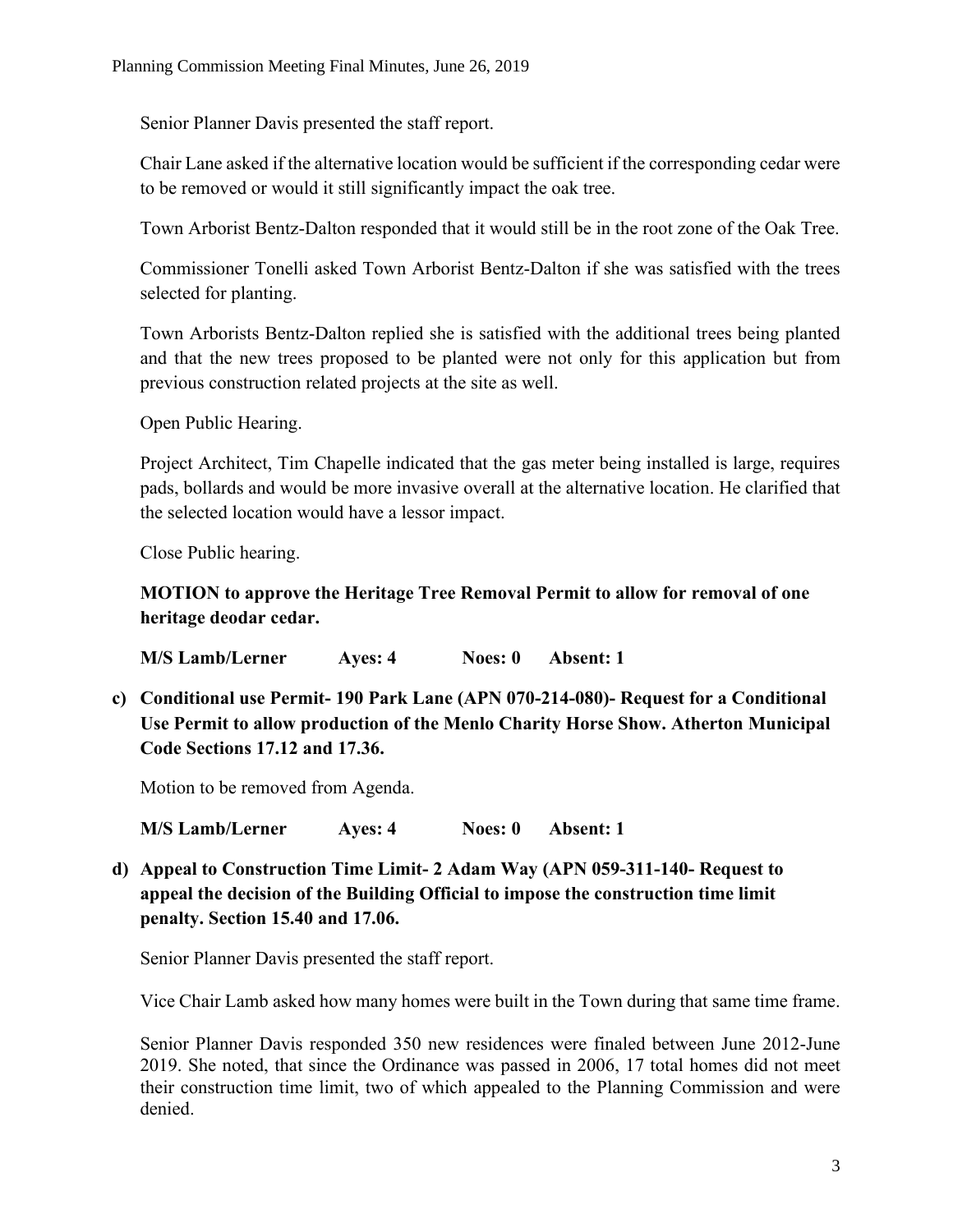Atherton Building Official, Mike Greenlee, noted PG&E delays commonly delay projects 16- 18 plus months and that PG&E is slow to respond. He mentioned that during the time of the project, 5 other projects which were greater in size were able to complete even with the PG&E bankruptcy.

Open Public Hearing.

Homeowner, Mei Liang, spoke how the PG&E bankruptcy affected the timeline of the project as they took one year to generate a contract. She stated the contract revision took about 40 days and that she was in constant contact with PG&E. Ms. Lang noted to cause further delay, PG& E did not pay the Town of Atherton in a timely manner due to the bankruptcy process.

Homeowner, Ms. Liang also mentioned delay was caused by unusual heavy rains for the past two-three years.

Chair Lane noted the mold issues reference appeared the responsibility of the contractor. H highlighted that upon visiting the site, it looked as though the site was still under construction.

Vice Chair Lamb asked the homeowner and contractor if this was the first home they have built in Town. They responded that it was not their first time and the contractor said he built 3 homes including this one in Atherton, but none to the size of the project.

Chair Lane asked when the water damage delayed the project.

Homeowner Liang indicated that the water damage delay occurred in January 2019.

Project Contractor stated that the amount of rain delayed the construction process.

Chair Lane asked the Project Contractor how the project was adjusted halfway through the project timeline in order to meet the deadline.

Project Contractor responded that they tried to expedite efforts towards the end.

Chair Lane asked how PG&E caused a delay on the project.

Project Contractor responded PG&E delayed tests and inspections that were dependent on utility connection in the last 6 months of the project.

Commissioner Tonelli asked if there were any internal delays in the design decisions/changes of the project.

Project Contractor indicated that the homeowner was responsible for some delay in the design process.

Chistopher Poda, property owner at 35 Adam Way mailed a public comment prior to the meeting and was present to support the decision to deny the appeal due to impacts of construction on the neighborhood.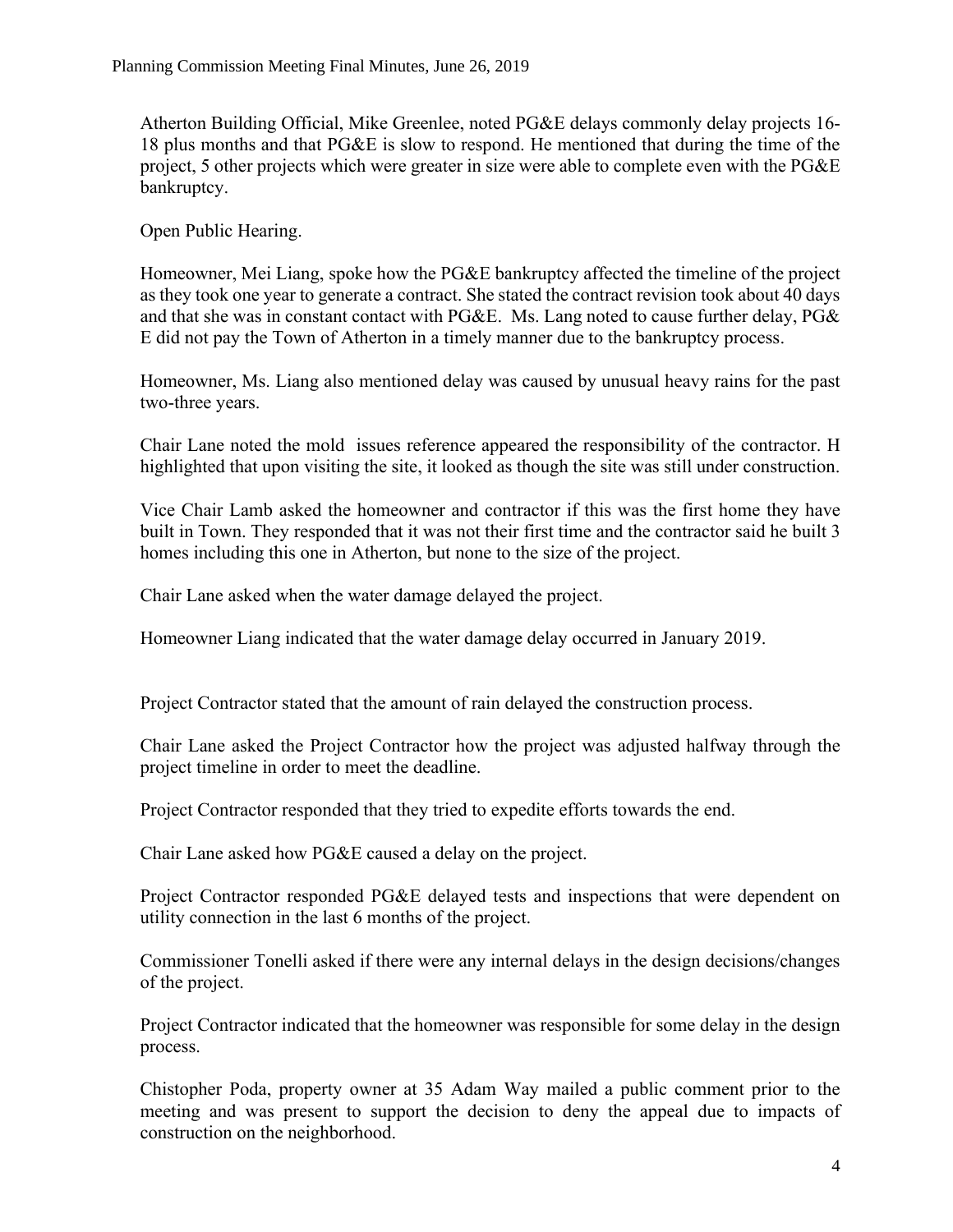Chair Lane asked Building Official Greenlee if there were any delays in PG&E bankruptcy related payments for any other projects.

Building Official Mike Greenlee responded that there were other related delays, however it has not affected their associated construction time limits and has never been brought up for appeal in other projects.

Chair Lane indicated this Ordinance is about being a good neighbor, that construction disrupts the neighborhood and the Ordinance puts a time limit on how long it can affect a neighborhood.

Commissioner Lerner highlighted that the Town should not take the loss here and that the homeowner should hold accountable the party at fault, not the Town.

Commissioner Tonelli supports the staff recommendation to deny the appeal and highlighted the amount of projects successfully completed during the timeline.

Vice Chair Lamb highlighted that all projects are dealing with PG&E and that the circumstances here are not unique. He also clarified the need to define what 36 months meant for the construction time limit ordinance.

**Motion to Deny appeal for Construction Time Limit M/S Lane/Lamb Ayes: 4 Noes: 0 Absent: 1**

# **5. COMMISSIONERS' REPORT**S

Vice Chair Lamb talked about adding to a future meeting discussion on the 36-month time window for the Construction Time Limit and the growing issue of rocks, trees and stumps installed in the front of homes to prevent parking.

# **6. STAFF REPORTS**

Senior Planner Davis introduced new Town Assistant Planner, Jake Garcia and the 2 new Planning Commissioners Randy Lamb (reappointed), and Perry Narancic, who formerly served on the Town's Park and Recreation Committee. Senior Planner Davis mentioned the next meeting on July 24, 2019 and will be at Holbrook Palmer Park, but that specific building is still to be determined.

Chair Lane asked about upcoming agenda items.

Senior Planner Davis noted that the public request to evaluate landscape screening requirements for front of properties would be presented at the next meeting and provided an update on the 2019 General Plan update.

Chair Lane asked about the status of the Heritage Tree Ordinance update.